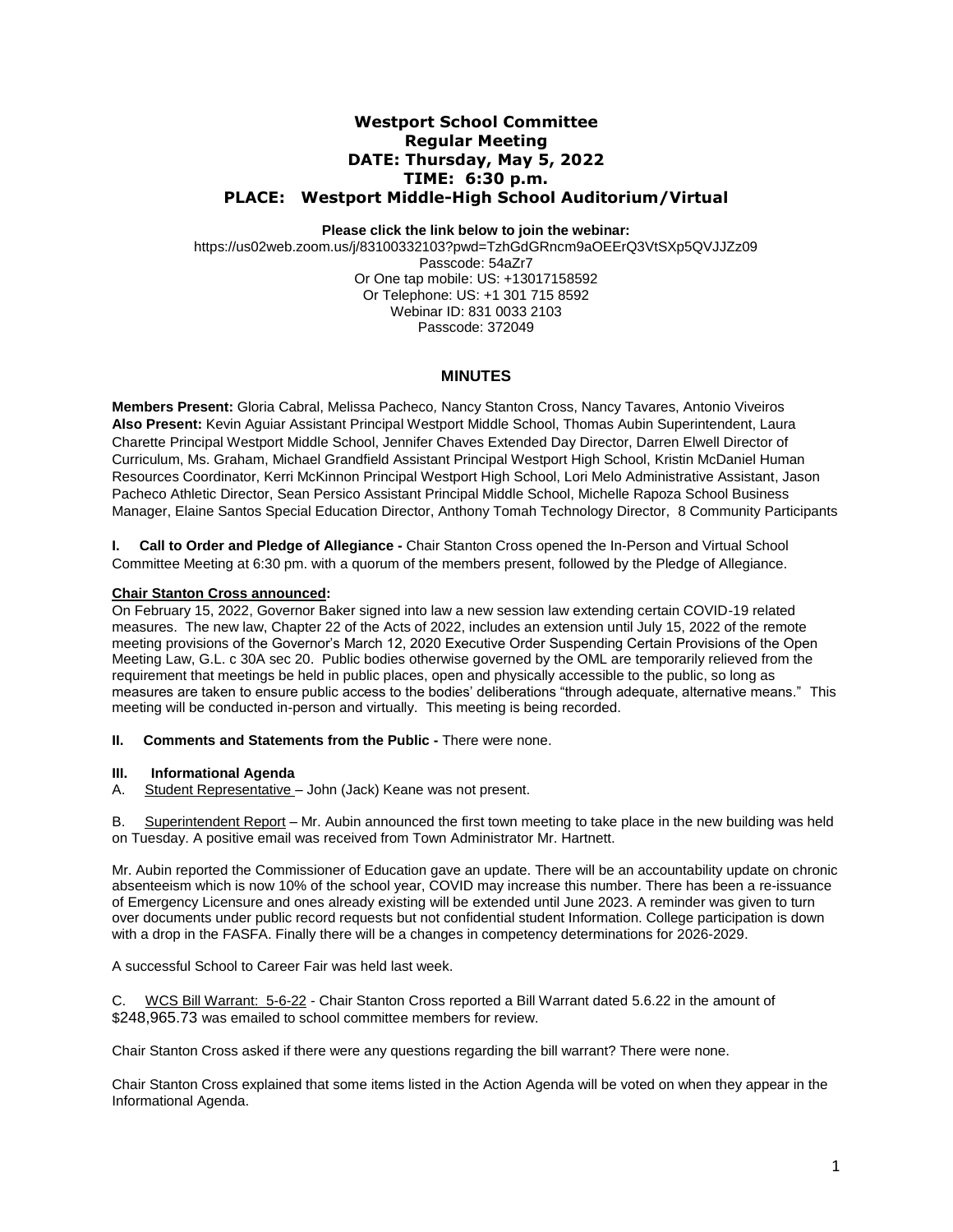D. Discussion of School Committee Subcommittee Appointments - Chair Stanton Cross presented the School Committee Subcommittees with most members keeping their previous committees. The list of Appointments, and Authorizations for 2022-2023 was emailed to Ms. Augusto and reflect the following appointments:

Committee Officers<br>Chair

**Annual Appointments** School Committee Secretaries Recording Secretary **Sharon Pinho** Secretary **Karen Augusto** School Physician **Dr. Dennis Callen** 

Town Committee Representatives **Capital Improvements Committee Committee Capital School Additional Melissa Pacheco** Cable Committee Committee Cabral Cabral Cabral Cabral Cabral Cabral Cabral Cabral Cabral Cabral Cabral Cabral Cabral Cabral Cabral Cabral Cabral Cabral Cabral Cabral Cabral Cabral Cabral Cabral Cabral Cabral Cabral Cabral School Building Committee (2) Antonio Viveiros, Nancy Stanton Cross Long Range Building Planning Committee **Antonio Viveiros**<br>ADA Transition Team (2) Antonio Viveiros ADA Transition Team (2) ADA Transition Team (2) and the control of the Cabral Gloria Cabral Gloria Cabral Gloria Cabral Gloria Cross<br>Camparound Committee the Cabral Cabral Cross (Nancy Stanton Cross Campground Committee **Nancy Stanton Committee Cross Campground Committee Nancy Stanton Cross Cross Cross Cross C**<br>Audit Committee **Nancy Standard Cross Cross Cross Cross Cross Cross Cross Cross Cross Cross Cross Cross Cros** Audit Committee Educational Fund Committee (2) Nancy Tavares

School Committee Subcommittees Collective Bargaining Representatives<br>WFT (2) **Health Advisory Committee** 

Other School Committee Assignments MASC Policy Review Subcommittee<br>
Master Plan Update/ED Section<br>
Mancy Tavares Master Plan Update/ED Section

**Nancy Stanton Cross** Vice Chair **Melissa Pacheco Melissa** Pacheco

Legal Counsel Murphy, Lamere & Murphy, P.C.

WFT (2) The Case of the Cross, Melissa Pacheco AFSCME (2) The Cross, Melissa Pacheco AFSCME (2) Antonio Viveiros, Melissa Pacheco<br>Nancy Tavares Budget Subcommittee Nancy Stanton Cross, Nancy Tavares

A motion was made to accept the subcommittee appointments and authorizations for 2022-2023 as presented in Ms. Stanton Cross's email.

Motion by Pacheco, seconded by Tavares 5/0/0

E. Discussion of School Committee Regular Meeting Calendar - After discussion, it was decided to eliminate the August 4 and August 18, 2022 meetings. The decision for hybrid meetings will be determined later on.

A motion was made to accept the remainder of the school committee regular meeting calendar as is. Motion by Tavares, seconded by Pacheco 5/0/0

F. Discussion of Westport Middle-High School Sports Survey - Item tabled. The sports survey went out to parents today. Chair Stanton Cross emphasized the importance of responding. The committee will use the data as a tool for guidance as to what direction school sports will take.

G. Discussion of Graduation Outdoor Venues – Ms. McKinnon went over Graduation 2022 Cost Comparisons of outdoor versus indoor graduations with considerations.

Discussion took place on logistics and custodial assistance with set up and take down. Potential traffic noise was mentioned by Mr. Viveiros. Mr. Aubin will talk to the Police Department for assistance with traffic and security. A survey will be done to inquire about the number of graduation tickets needed. Presently students are allowed 4 tickets, however this may be adjusted depending on the survey results.

H. Discussion of School Choice - Mr. Aubin reported meeting with his colleagues on the topic of school choice. They suggested if you provide school choice do it slowly and start at 9<sup>th</sup> grade to see how it goes. Mr. Aubin recommends to open school choice to grade 9 with 10 students.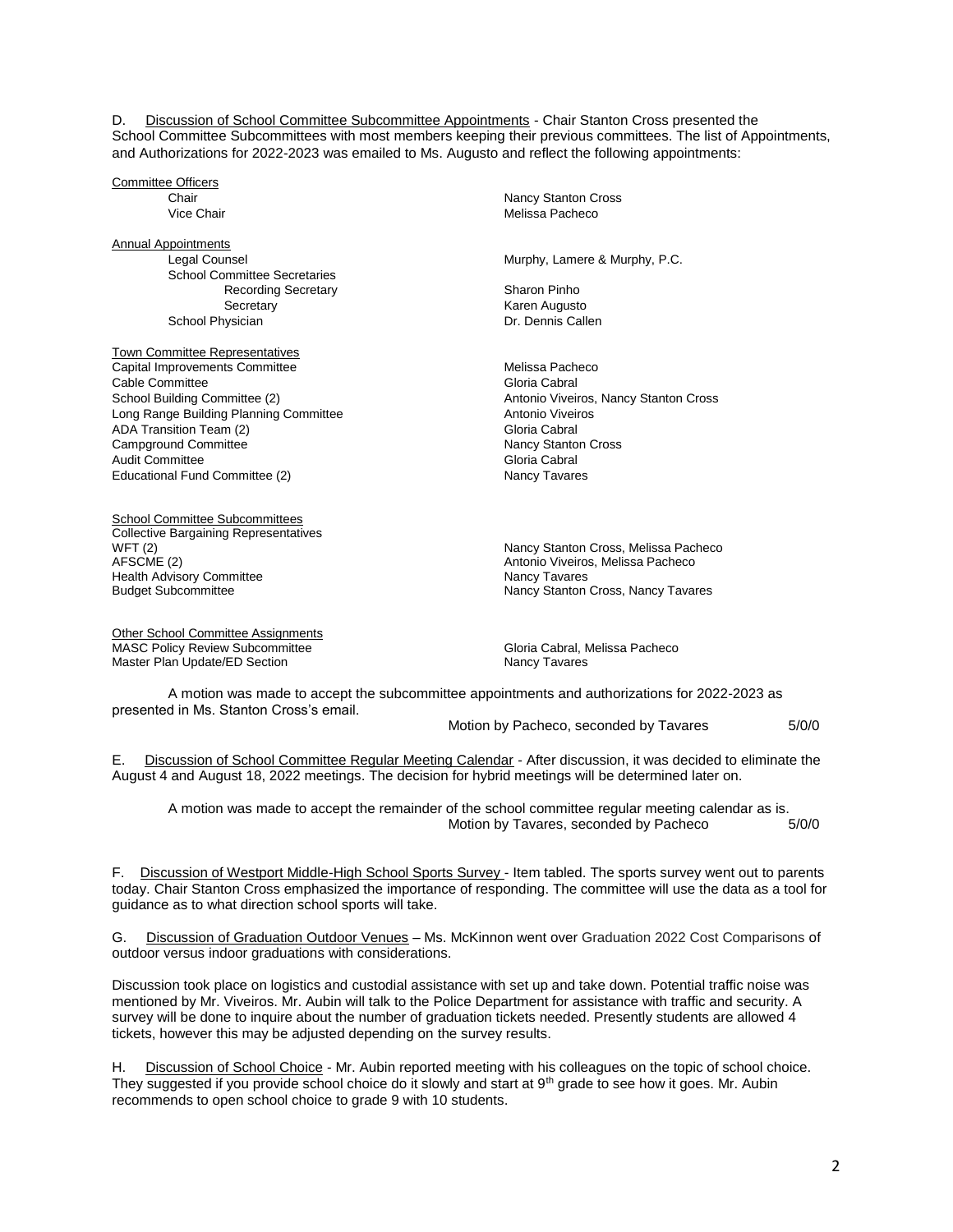Discussion took place on the logistics and revenues. Ten students in grade 9 would mean \$66,000 in increased revenue for the district.

Mr. Viveiros would like to open up to every grade.

Ms. Pacheco would like to pilot this project.

Ms. McKinnon is open to trying school choice.

Mr. Aguiar mentioned presently with 310 students they can't do all the programs they would like to offer. He is in favor of school choice. There is room to grow and would like more than 10 slots. Mr. Aubin suggested to start small and see how it works for next year.

# A motion was made to open School Choice with 10 slots for Grade 9.

Motion by Tavares, seconded by Cabral 4/1/0

(Viveiros No)

I. Discussion of Home Schooling – Assessments - Mr. Aubin expressed concerns and would like to have a process in place to assess homeschoolers. Offering families, a way to have their child assessed on a volunteer basis would alleviate students requiring extensive intervention when coming into the district.

J. Discussion of New Building and Connectivity Issues – Mr. Tomah explained when the Red Cross Blood Drive was held they bring in their own devices that directly connect to a cell tower. The school is built where they do not get a cell signal that is the reason why they had problems. Mr. Viveiros reported they are still working on the cell phone boosting and trying to determine how the roof penetrations will be done. Mr. Tomah mentioned cell phone boosting is only as good as the best tower available.

It was reported that WES lost phones due to digging at street. Mr. Aubin announced at no time was there no landline available and arrangements were made to remedy the situation.

K. Subcommittee Updates - There were none.

### **IV. Action Agenda**

A. Review and Act on Minutes of Wednesday, April 27, 2022 Work Session and Thursday, April 28, 2022 - A motion was made to approve the Minutes of Wednesday, April 27, 2022 Work Session and Thursday,

April 28, 2022.

Motion by Pacheco, seconded by Cabral 5/0/0

- B. Review and Act on Formation of Campground Committee Item removed, taken care of at last meeting.
- C. Review and Act on School Committee Subcommittee Appointments Done above.
- D. Review and Act on School Committee Regular Meeting Calendar Done above.
- E. Review and Act on Westport Middle-High School Sports Item tabled.
- F. Review and Act on Graduation Outdoor Venues No motion needed, done above.
- G. Review and Act on School Choice Done above.

H. Review and Act on SY22-23 School Year Calendar - Mr. Aubin mentioned the bargaining agreement for the work year for teachers is to start no earlier than August 25 and no later than June 30. This is subject to impact bargaining.

September 6 for students is the present calendar.

Ms. Charette and Ms. McKinnon supports August 25 for New Teacher Orientation, August 26 Staff Convocation, Monday August 29 PD day. Students in for 3 days August 30, August 31, September 1, Friday September 2 closed, September 6 first day back for grades 1-12. School year could end on June 13 and would not go into Juneteenth.

Mr. Aubin expressed major concerns about construction still going on and the WES roof project.

A motion was made to approve the calendar as follows: August 25 for New Teacher Orientation, August 26 Staff Convocation, Monday August 29 PD day. Students in for 3 days August 30, August 31, September 1, Friday September 2 closed, September 6 first day back for grades 1-12.

Motion by Pacheco, seconded by Tavares 5/0/0